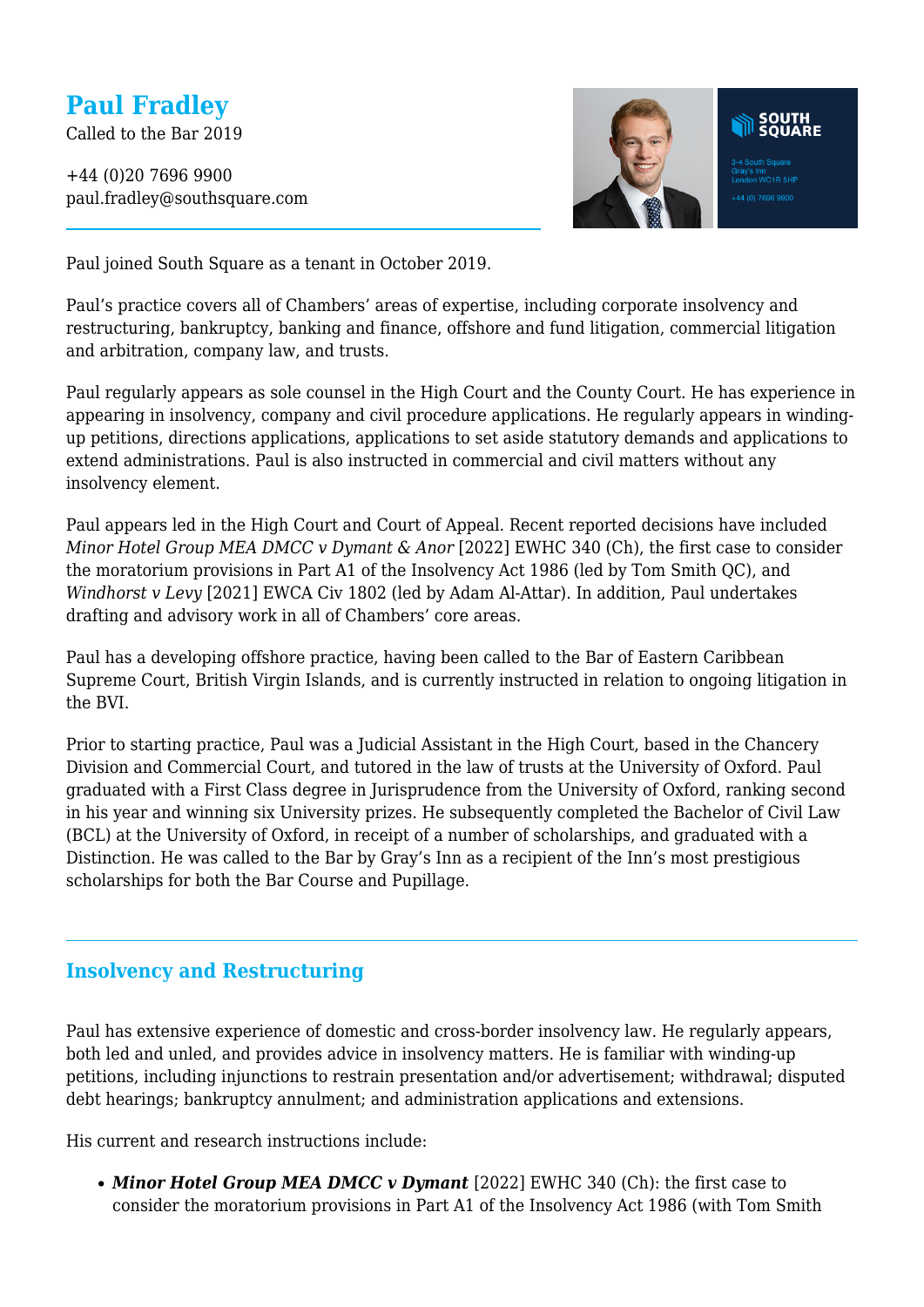$OC$ ).

- *Re Border Control Solutions Ltd* [2021] EWHC 2965 (Ch): the first appeal under section 205 of the Insolvency Act 1986 against the deferral of the dissolution of a company (with Matthew Abraham).
- Proceedings arising out of the collapse of Debenhams plc relating to the validity of a settlement agreement (with Richard Fisher OC).
- Acing for an international airline in relation to the recognition of its foreign insolvency process under the Cross-Border Insolvency Regulations 2006, remission of assets and a creditor challenge to the same (with Adam Al-Attar).
- Appeal against a winding-up order in the BVI (with Tom Smith QC).

As a pupil, Paul assisted on a number of high-profile matters, including:

- *Manolete v Ellis* [2020] EWHC 1764: trial of claims for wrongful trading, breach of directors' duties, preferences and transactions at an undervalue (assisting Adam Al- Attar).
- *Crumpler v Candey; Re Peak Hotels and Resorts* [2019] EWHC 3558 (Ch): valuation of solicitors services for the purposes of section 245 of the Insolvency Act 1986 (assisting Stephen Robins).
- *Leeds v Beauty Wholesale Ltd; Re Hirji* [2020] EWHC 175 (Ch): trial of a transaction at an undervalue claim in a bankruptcy (assisting Marcus Haywood).
- *Colt Technology Services v SG Global Group* [2020] EWHC 1417 (Ch): application for an injunction to restrain the presentation of a winding-up petition raising the scope of the Ralli Bros principle (assisting William Willson).

## **Commercial Litigation & Arbitration**

Paul has experience of commercial litigation, both within and outside the insolvency context, and often with an international element.

His current and recent instructions include:

- *Windhorst v Levy* [2021] EWHC 1168 (QB) ([2022] ILPr 4; [2012] BPIR 1056) and [2021] EWCA Civ 1802: concerning the interaction between the EU Insolvency and Judgments Regulation and an application to stay enforcement of a judgment (with Adam Al-Attar).
- Drafting statements of case in commercial matters, including material adverse effect clauses and breach of loan facility agreements.
- Enforcement of judgments including applications for third party debt orders and charging orders.
- Assisting in relation to professional misconduct claims brought against an accountant.

As a pupil, Paul assisted on a number of high-profile matters, including:

- **Abbhi v Slade** [2019] EWCA Civ 2175: construction of a promise to pay someone else's bills as a guarantee or primary obligation (assisting Stephen Robins).
- **The World LLC v Dalal** [2019] EWHC 2993 (Ch): application to set aside a freezing injunction involving material non-disclosure and the fraud exception to the recognition and enforcement of foreign judgments at common law (assisting Stephen Robins).
- *Protasov v Derev* [2020] EWHC 2884 (Ch): application to discharge a Passport Order granted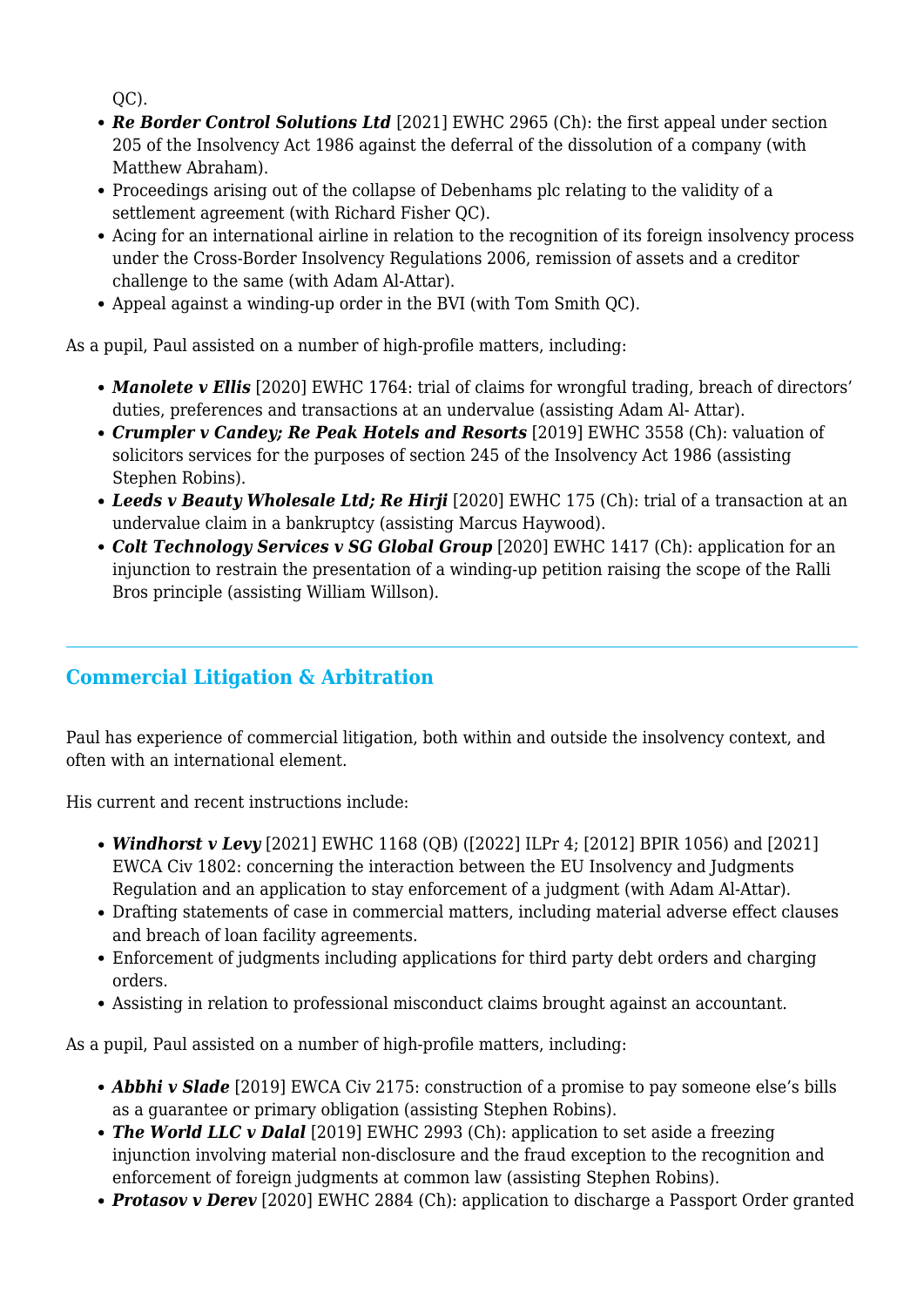in support of a freezing and asset disclosure order (assisting William Willson).

### **Offshore**

Paul has a developing offshore practice. In 2022 Paul was called to the Bar of Eastern Caribbean Supreme Court, British Virgin Islands.

His current and recent instructions include:

- FESCO litigation various proceedings at first instance and appeal in the BVI including an appeal against a winding-up order (with Tom Smith QC and Richard Fisher QC).
- Cayman appeal concerning the ability of minority shareholders to challenge the improper allotment of shares (with Tom Smith QC).
- Complex conspiracy, misrepresentation and asset tracing claim in the Cayman Islands (with Adam Al-Attar).

As a pupil, Paul assisted on a number of offshore matters:

- Advising on privilege and confidentiality issues arising in Cayman proceedings (assisting Alexander Riddiford).
- Research note on security enforcement in the BVI (assisting William Willson).
- Drafted pleadings in a complex conspiracy, misrepresentation and asset tracing claim (assisting Adam Al-Attar).
- Advising on contribution claims in the context of offshore proceedings and a Cayman liquidation (assisting Henry Phillips).

## **Company Law**

Paul has experience in various company law matters. He is familiar with applications seeking to rectify the register at Companies House, and other applications under the Companies Act 2006.

- Cayman appeal concerning the ability of minority shareholders to challenge the improper allotment of shares (with Tom Smith QC).
- *Re Border Control Solutions Ltd* [2021] EWHC 2965 (Ch): the first appeal under section 205 of the Insolvency Act 1986 against the deferral of the dissolution of a company (with Matthew Abraham).
- Advising on the validity of security rights raising issues of corporate governance and directors' duties (assisting Daniel Bayfield QC).
- Advising on potential directors' disqualification proceedings (assisting William Willson).

## **Banking & Finance**

Advising on the impact of a corporate restructuring on various security rights (assisting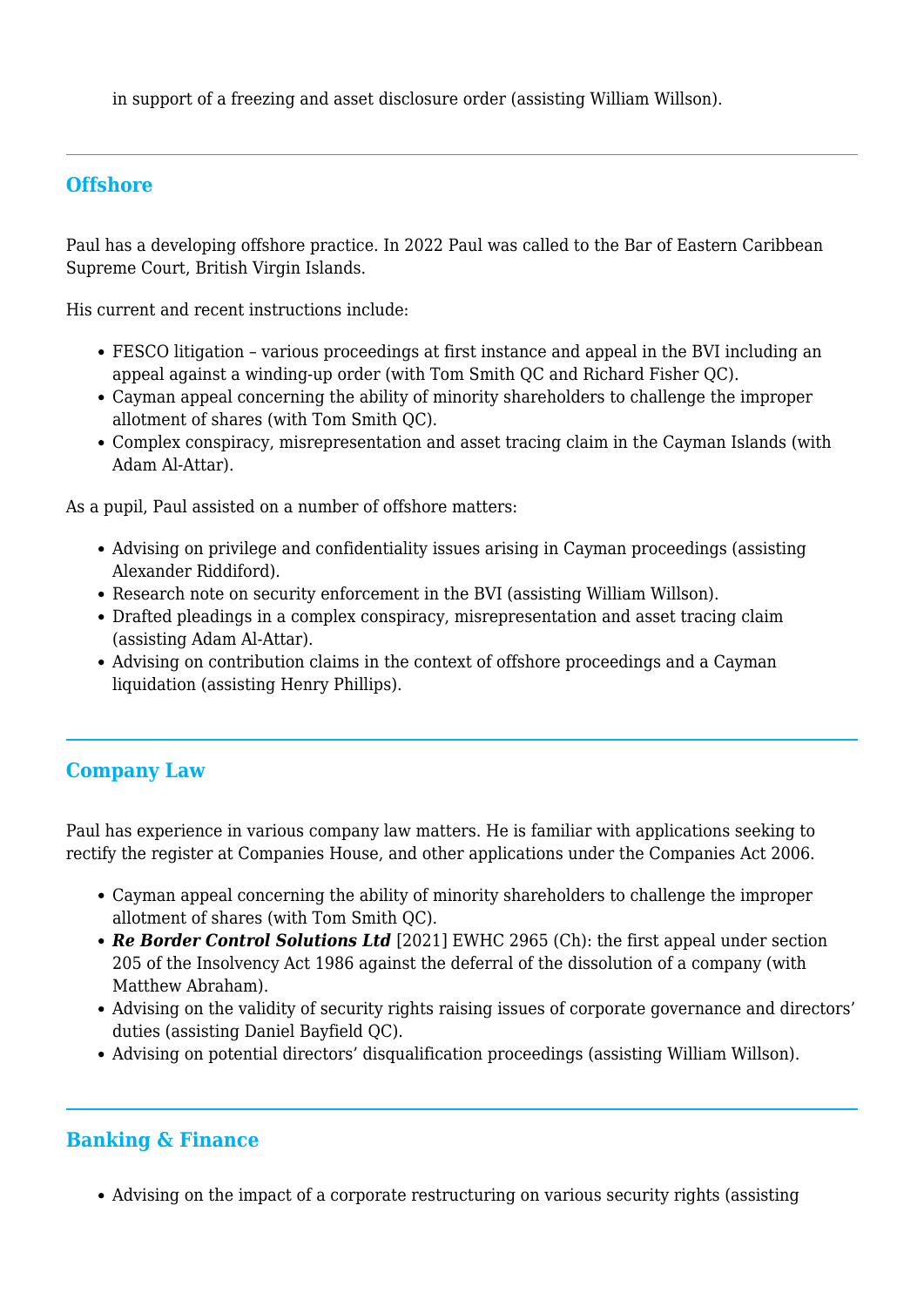Alexander Riddiford).

- Drafted application to remove administrators on the grounds of failing to get FCA consent and subsequent winding-up petition (assisting Alexander Riddiford).
- Assisting with litigation on the event of default provisions in the ISDA Master Agreement (assisting Henry Phillips).

#### **Civil Fraud & Asset Recovery**

- Complex conspiracy, misrepresentation and asset tracing claim in the Cayman Islands (with Adam Al-Attar).
- Permission to serve out and serve by alternative means a number of claims against various defendants involving fraud and asset tracing (assisting Stephen Robins).

#### **Career**

- 2021 Judicial Assistant in the High Court, Chancery Division and Commercial Court.
- 2020 Tenancy at South Square.
- 2019 Pupillage at South Square.

2018 – Tutor to undergraduates in the Law of Trusts at both St Anne's and University Colleges, University of Oxford.

#### **Education and Qualifications**

- 2022 Called to the Bar of Eastern Caribbean Supreme Court, Virgin Islands.
- 2019 Called to the Bar of England and Wales
- 2019 BPP, Bar Professional Training Course
- 2018 Bachelor of Civil Law, Brasenose College, University of Oxford, Distinction

2017 – BA in Jurisprudence, Brasenose College, University of Oxford, First Class (ranked second in year)

#### **Scholarships and Prizes**

Scholarships: